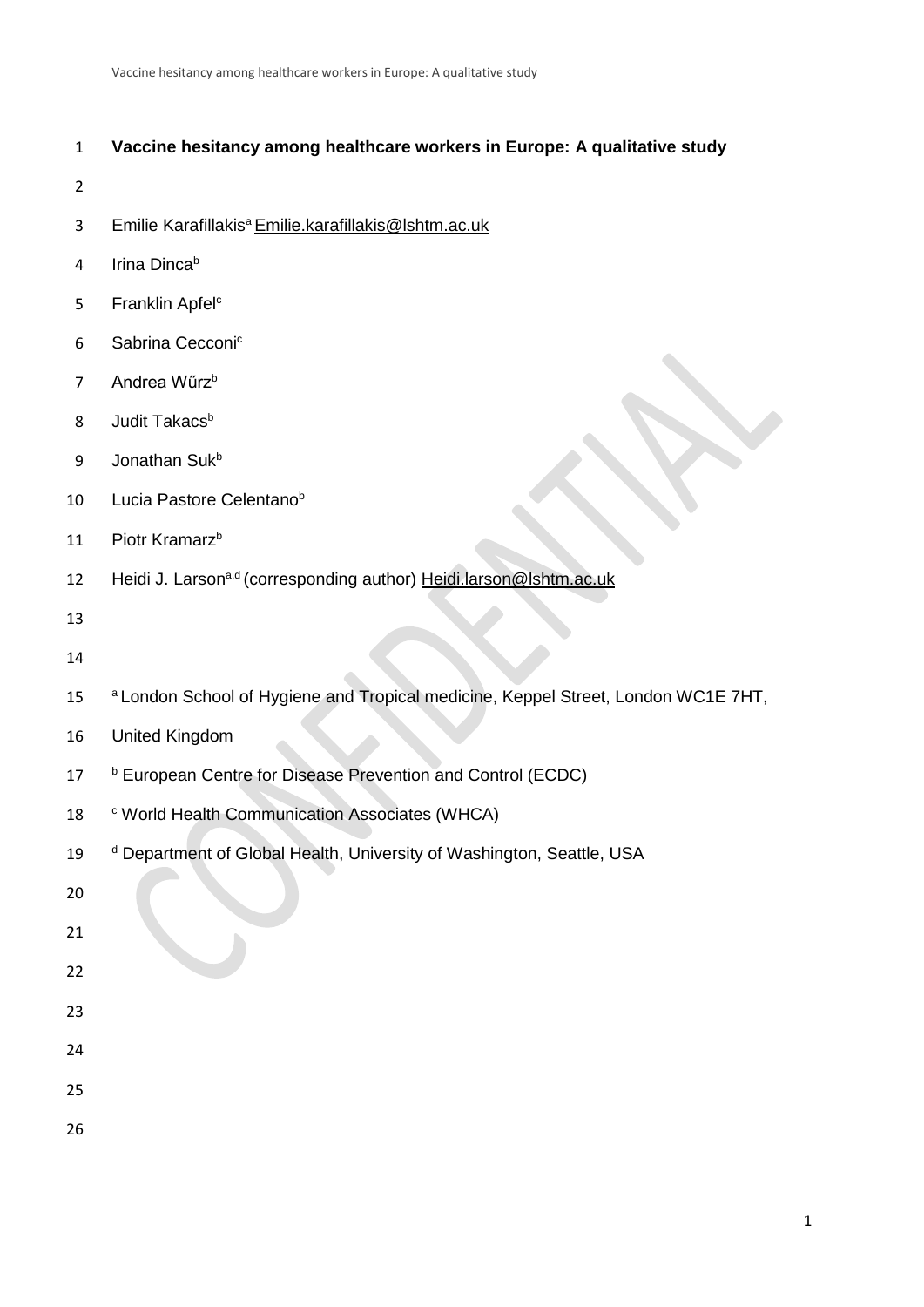**Acknowledgements:** We would like to show our gratitude to our colleagues from the four studied countries who provided insight and expertise that greatly assisted the research: Eleni Antoniadou and Agoritsa Baka at the Hellenic Centre for Disease Control, Greece; Adriana Baban at the Babes-Bolyai University, Romania; Patrick Pereti-Watel and Pierre Verger at the Institut national de la santé et de la recherche médicale (INSERM), France and Vesna Visěkruna Vučina at the Croatian National Institute of Public Health, Croatia.

## **Conflict of interests:** None

 **Funding:** This study was commissioned by the European Centre for Disease Prevention and Control (ECDC), under the Framework Service Contract ECDC/2014/013, coordinated by Irina Dinca at ECDC, produced by World Health Communication Associates (WHCA) and sub-contracted to the London School of Hygiene and Tropical Medicine (LSHTM). The LSHTM research group "The Vaccine Confidence Project" has received funding from the Bill & Melinda Gates Foundation, the Center for Strategic and International Studies, EU Innovative Medicines Initiative (IMI), GSK, National Institute for Health Research (UK), Novartis, and WHO. HL has done consulting on vaccine confidence with GSK and is a member of Merck Vaccine Strategic Advisory Board.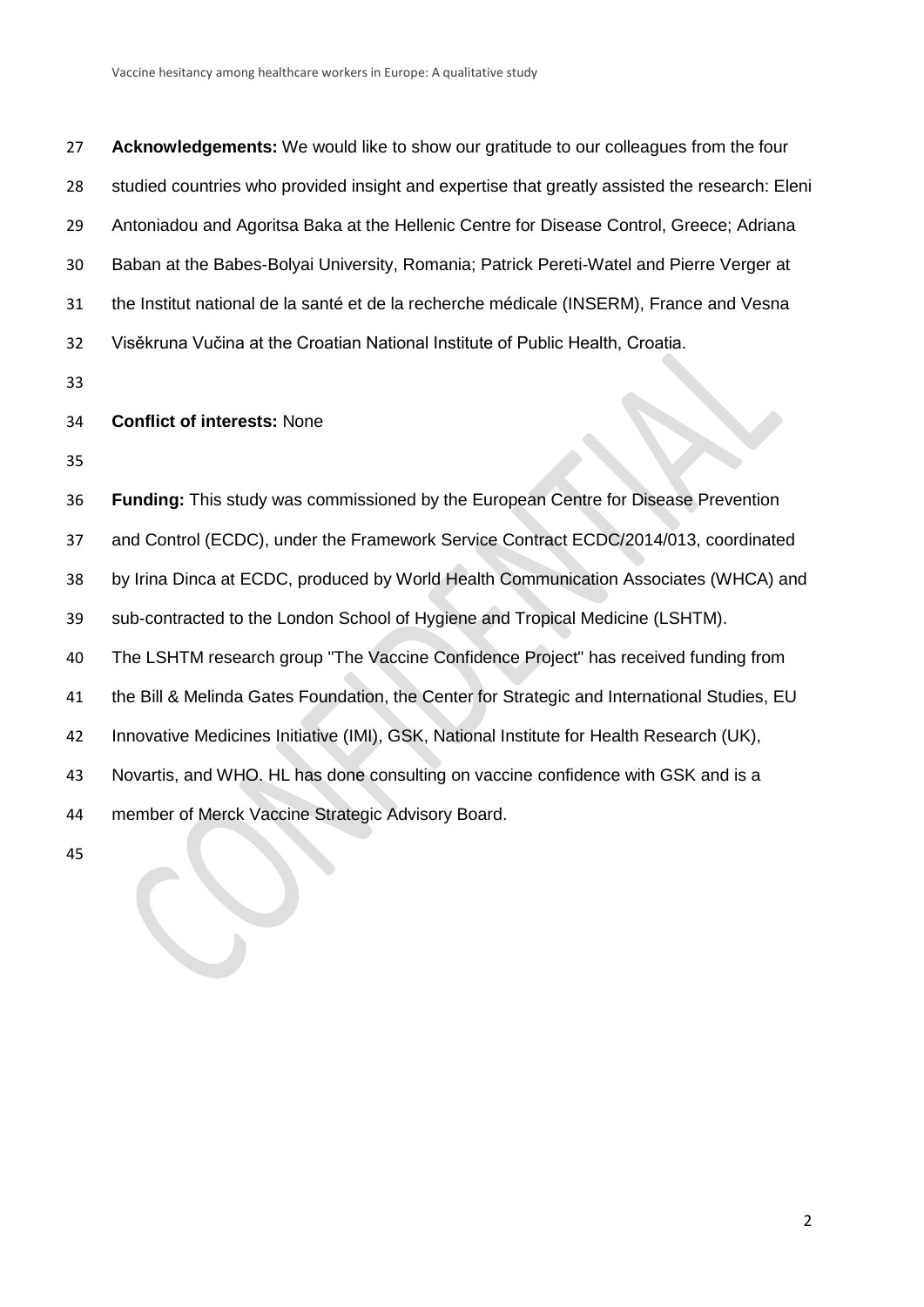#### **Abstract**

 Healthcare workers (HCWs) are often referred to as the most trusted source of vaccine- related information for their patients. However, the evidence suggests that a number of HCWs are vaccine-hesitant. This study consists of 65 semi-structured interviews with vaccine providers in Croatia, France, Greece, and Romania to investigate concerns HCWs might have about vaccination. The results revealed that vaccine hesitancy is present in all four countries among vaccine providers. The most important concern across all countries was the fear of vaccine side effects. New vaccines were singled out due to perceived lack of testing for vaccine safety and efficacy. Furthermore, while high trust in health authorities was expressed by HCWs, there was also strong mistrust of pharmaceutical companies due to perceived financial interests and lack of communication about side effects. The notion that it is a doctor's responsibility to respond to hesitant patients was reported in all countries. Concerns were also seen to be country- and context-specific. Strategies to improve confidence in vaccines should be adapted to the specific political, social, cultural and economic context of countries. Furthermore, while most interventions focus on education and improving information about vaccine safety, effectiveness, or the need for vaccines, concerns raised in this study identify other determinants of hesitancy that need addressing. The representativeness of the views of the interviewed HCWs must be interpreted with caution. This a qualitative study with a small sample size that included geographical areas where vaccination uptake was lower or where hesitancy was more prevalent and it reflects individual participants' beliefs and attitudes toward the topic. As HCWs have the potential of influencing patient vaccination uptake, it is crucial to improve their confidence in vaccination and engage them in activities targeting vaccine hesitancy among their patients. **Keywords:** Vaccine hesitancy, healthcare workers, patients, Europe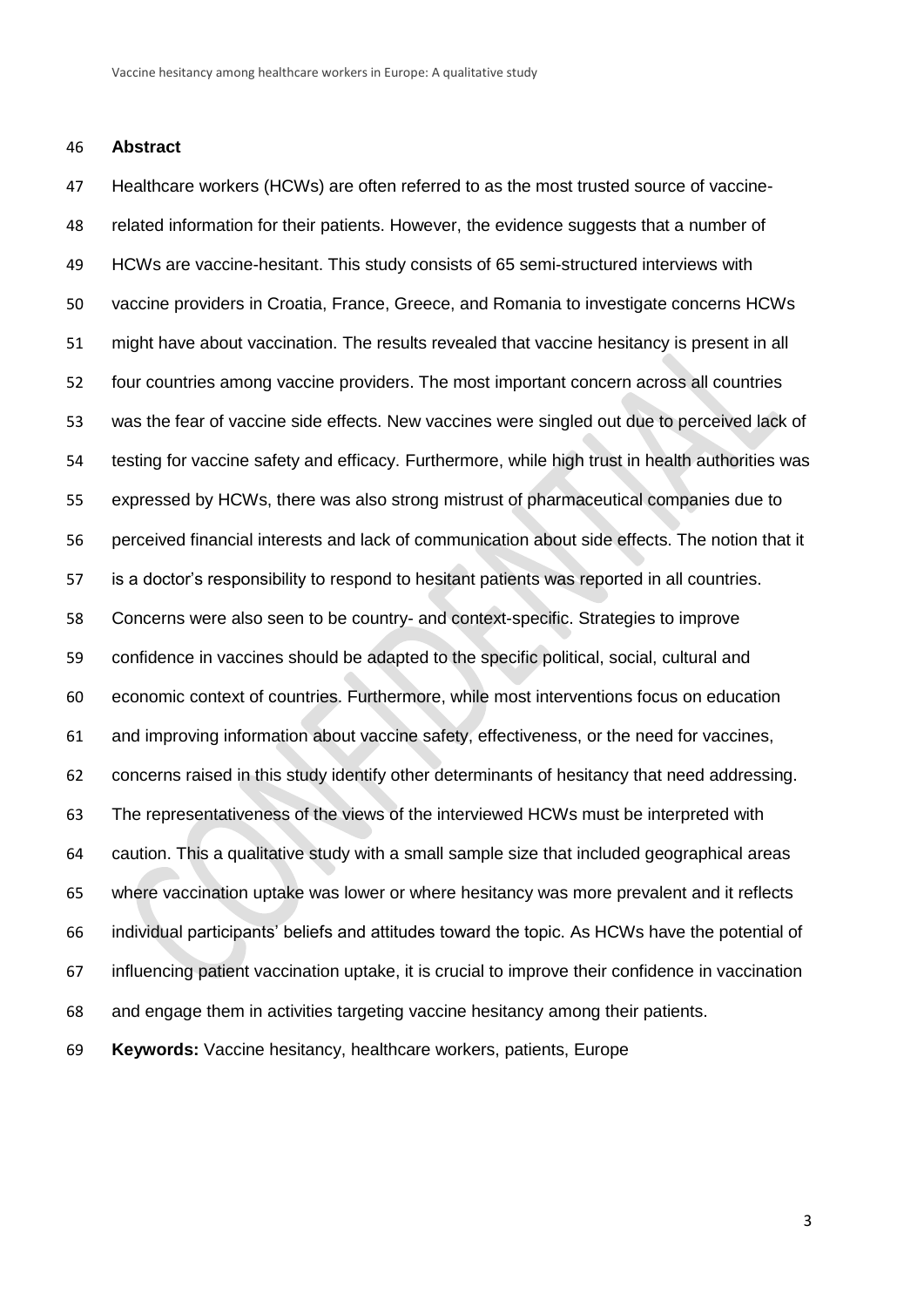## **Introduction**

 Healthcare workers (HCWs) are considered the most trusted source of vaccine-related information[\(1\)](#page-17-0). However, studies are showing that HCWs are losing confidence in vaccination for their children, themselves, or their patients[\(2-5\)](#page-17-1). Public health experts refer to this loss of confidence as "vaccine hesitancy", which has recently been defined by the SAGE Working Group on Vaccine Hesitancy as "a behaviour, influenced by a number of factors including issues of confidence, complacency, and convenience."[\(6\)](#page-17-2) Vaccine hesitant HCWs can have a powerful influence on vaccination decisions, as they might recommend vaccines less frequently to their patients, and/or otherwise undermine confidence and contribute to vaccine hesitancy among the general population[\(2\)](#page-17-1). The little available research on HCWs' attitudes is primarily related to seasonal and/or pandemic influenza vaccines. Most found that HCWs had not taken the influenza vaccine because of lack of time [\(7,](#page-17-3) [8\)](#page-17-4), not feeling at risk of influenza [\(9,](#page-17-5) [10\)](#page-17-6), because they considered they had no medical indication for the vaccine [\(4,](#page-17-7) [5\)](#page-17-8), or due to concerns about safety and efficacy [\(3,](#page-17-9) [11\)](#page-17-10). This research aims to better understand vaccine hesitancy among vaccine providers in Europe, and explore the nature of their concerns, their perceptions of vaccine-related information, and their perceived role in responding to vaccine hesitancy. 

#### **Methods**

 The study was conducted in Croatia, France, Greece and Romania, as these countries responded to ECDC's call for interest in participating in the project entitled "Comprehensive expert opinion on motivating hesitant population groups to vaccinate". These countries have very different socio-economic and political backgrounds, allowing a more comprehensive overview of vaccine hesitancy in various contexts. Semi-structured interviews were conducted with healthcare providers who advise on vaccination for children, pregnant women and adults and who were working in one of the selected countries at the time of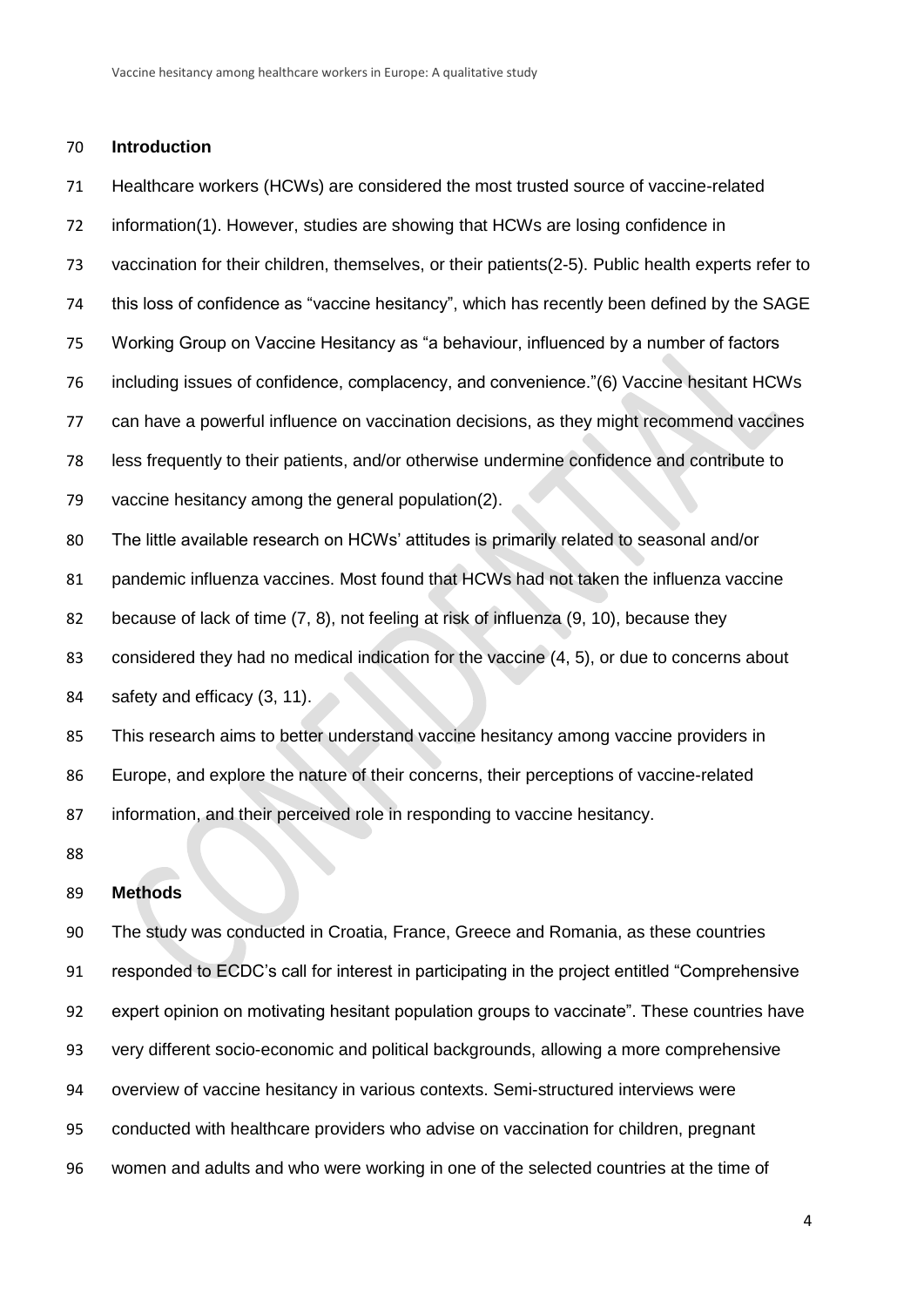study. Healthcare professionals who only administer the vaccine, after the patient has already decided to receive it, were not included. Recruitment of participants was done to include vaccine providers that are either vaccine hesitant or that face vaccine hesitancy in their practice. The aim was to build a sample of the general population of vaccine providers in each country to understand what their concerns about vaccines might be and how they respond to patient hesitancy. Areas with known vaccine hesitancy or low vaccination coverage were purposively favoured to increase the likelihood of recruiting healthcare workers either facing hesitancy or being hesitant themselves. The aim was not to determine levels of hesitancy in healthcare workers. Due to varying quality and quantity of data available on vaccination coverage rates and vaccine hesitancy in the different countries, different sampling methods were used in each country. In Croatia and Romania, the assumption that vaccine hesitancy exists across the whole country was used to select participants as there was no available data on specific levels of hesitancy in different regions and populations. In France, MMR vaccine coverage rates were used as a proxy for vaccine hesitancy. In Greece, this was done by using snowball sampling and first contacting two vaccine hesitancy vaccine providers. Based on the time and budget available for the study, and recommended sampling strategies for qualitative research, each country was asked to recruit approximately 15 HCWs, selected purposively.

 A 30-minute interview guide, with a consent form and information sheet, was sent to country teams for translation and adaptation. The questions, which were not piloted due to time constraints, were designed to be neutral (i.e. "Have you ever had a patient who was hesitant or opposed to get himself/herself or his/her children vaccinated?", "Do you think that some vaccines which are officially recommended are not necessary?"). Face-to-face interviews were conducted at a location chosen by the participant, recorded with their approval, and transcribed removing identifiers such as names and locations using an automated programme or manually where software was not available. Interviewers in all countries were trained experienced researchers in qualitative interviewing.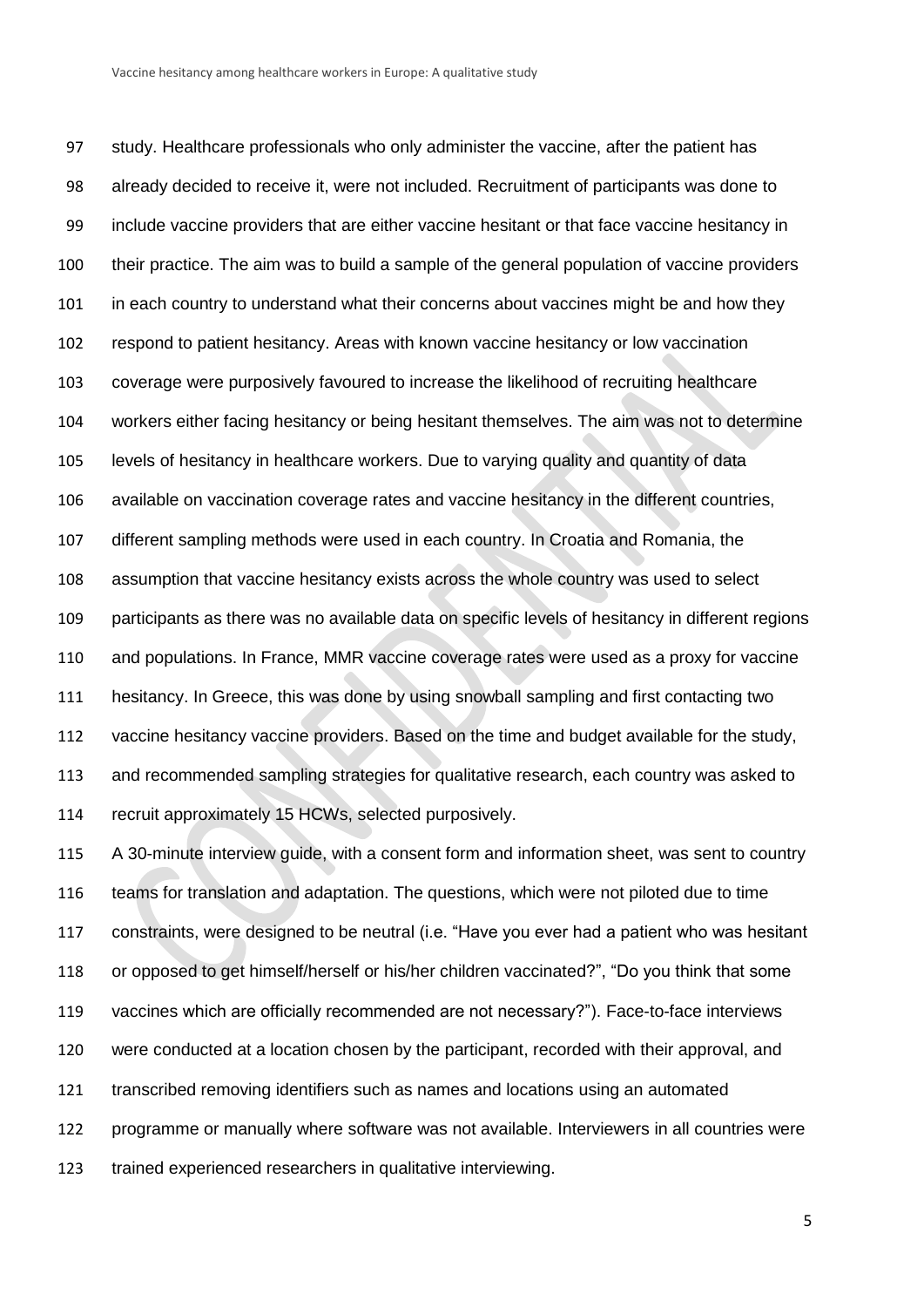### *Sampling methods*

 Different sampling strategies were used in different countries. In Croatia, a snowball 126 sampling technique was used to select participants. Vaccination is provided in Croatia by family doctors, paediatricians, specialist doctors, and epidemiologists. Fifty general practitioners (GPs) and ten epidemiologists from areas with vaccine hesitancy were identified from the main general practitioner networks and through the Epidemiological Society and contacted by mail or telephone. Thirteen GPs and four epidemiologists agreed to participate.

 In France, Montpellier and two surrounding villages (Ganges and Le Vigan) were chosen for this study due to low vaccine coverage. GPs are responsible for 90% of vaccination while other physicians such as paediatricians and gynaecologists vaccinate some target populations. GPs and gynaecologists were arbitrarily selected using a telephone directory and 142 were contacted through a telephone survey platform. Fourteen vaccine providers agreed to participate. Eight participants came from an area with <55% MMR vaccine coverage rates (first dose), three from a 55–75% coverage rate area and five from a 75–80% coverage rate area.

 In Greece, a snowball methodology was employed as vaccination is mostly carried out privately by doctors and GPs and they are not connected to a national database recording vaccination coverage and vaccine hesitancy. Two persons who self-identified as being vaccine-hesitant – one GP, one paediatrician – were starting points and led to the identification of an additional 19 contacts from their social networks. Six vaccine providers refused to participate in the study and 15 interviews were conducted. In Romania, vaccines are either administered by maternity services, paediatricians or by

 family doctors who work under the supervision of the National Institute of Public Health, part of the Ministry of Health. The presidents of Family Doctors Associations in various districts were contacted with information about the study and asked to share the contact details of several GPs and/or paediatricians. Twenty-three HCWs were contacted via phone and six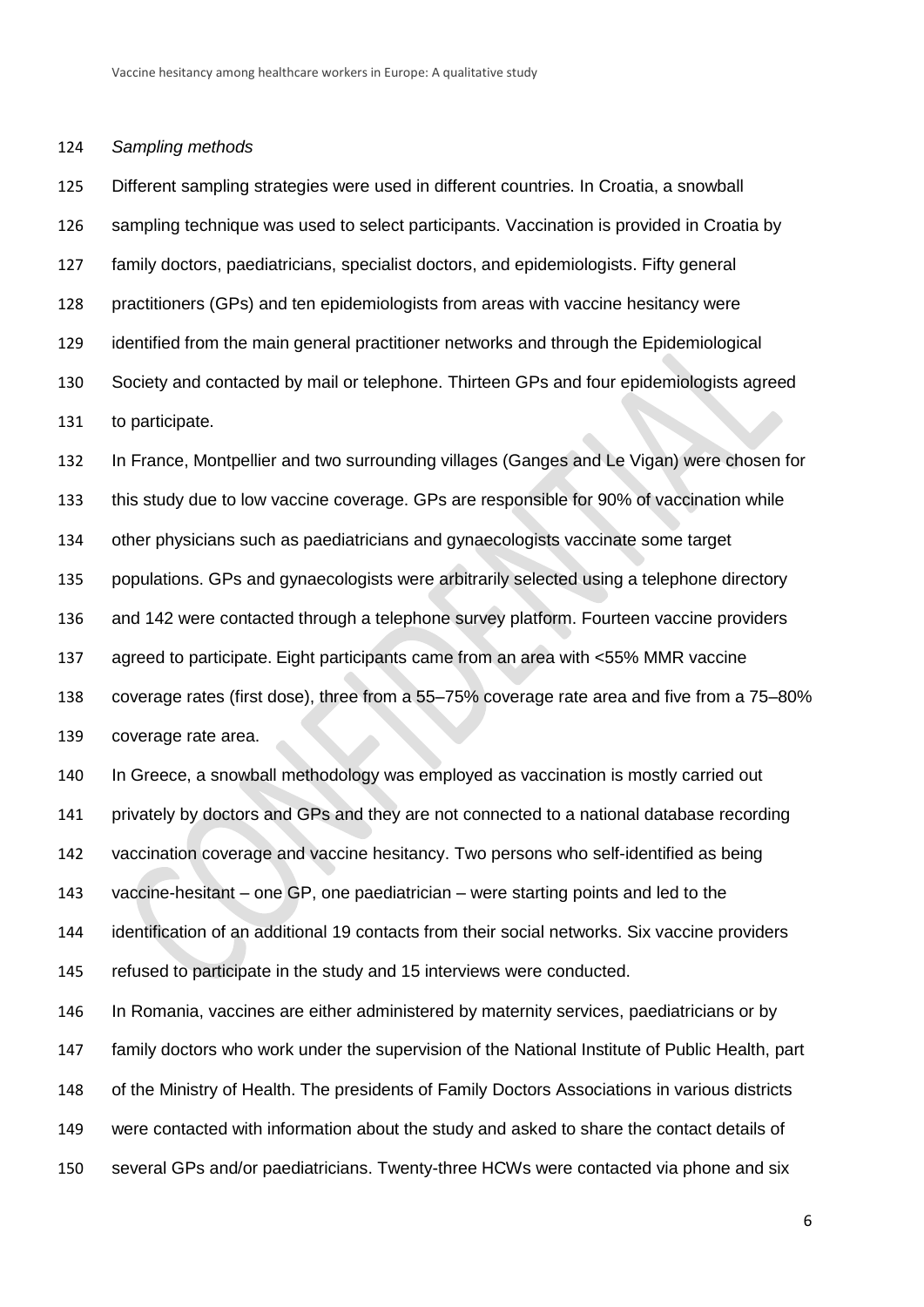- 151 refused to participate. At the end of each interview, physicians were asked to refer other
- 152 vaccine providers who might be interested to participate in the study.
- 153 *Data analysis*
- 154 The Vaccine Confidence Project used a deductive approach, based on a comprehensive
- 155 literature review, to develop a standardised coding scheme. Country teams reviewed the
- 156 scheme and coded the interviews, adding additional codes where needed. Country analyses
- 157 were translated into English to allow comparison across the four countries and sent back to
- 158 the Vaccine Confidence Project for overall analysis.
- 159 *Ethics*
- 160 Ethical approval was obtained from LSHTM Research Ethics Committee, as well as the
- 161 Croatian and Romanian ethics committees. No ethics approvals were required in France or

162 Greece.

163

## 164 **Results**

- 165 Sixty-five semi-structured interviews were conducted across Croatia (17/65), France (16/65),
- 166 Greece (15/65) and Romania (17/65). Most participants were female (66%) and between 25-
- 167 44 years old (58%). The majority were GPs (72%), with gynaecologists (9%),
- 168 epidemiologists (6%), paediatricians (6%) and internal medicine specialists (6%) also
- 169 participating (Table 1).
- 170
- **Croatia France Greece Romania Total Number of participants** 17 16 15 17 65 **Age** 25-44yo: 17 (100%) 25-44yo: 3 (19%) 45-64yo: 12 (75%) 65+: 1 (6%) 25-44yo: 8 (53%) 45-64yo: 7 (47%) \*25-45yo: 10 (59%) 46-65yo: 7 (41%) 25-44yo: 38 (58%) 45-64: 26 (40%) 65+: 1 (2%) Sex Females: 15 (88%) Males: Females: 8 (50%) Males: Females: 4 (27%) Males: Females: 16 (94%) Males: Females: 43 (66%) Males:
- 171 *Table 1: Participants characteristics (n (%))*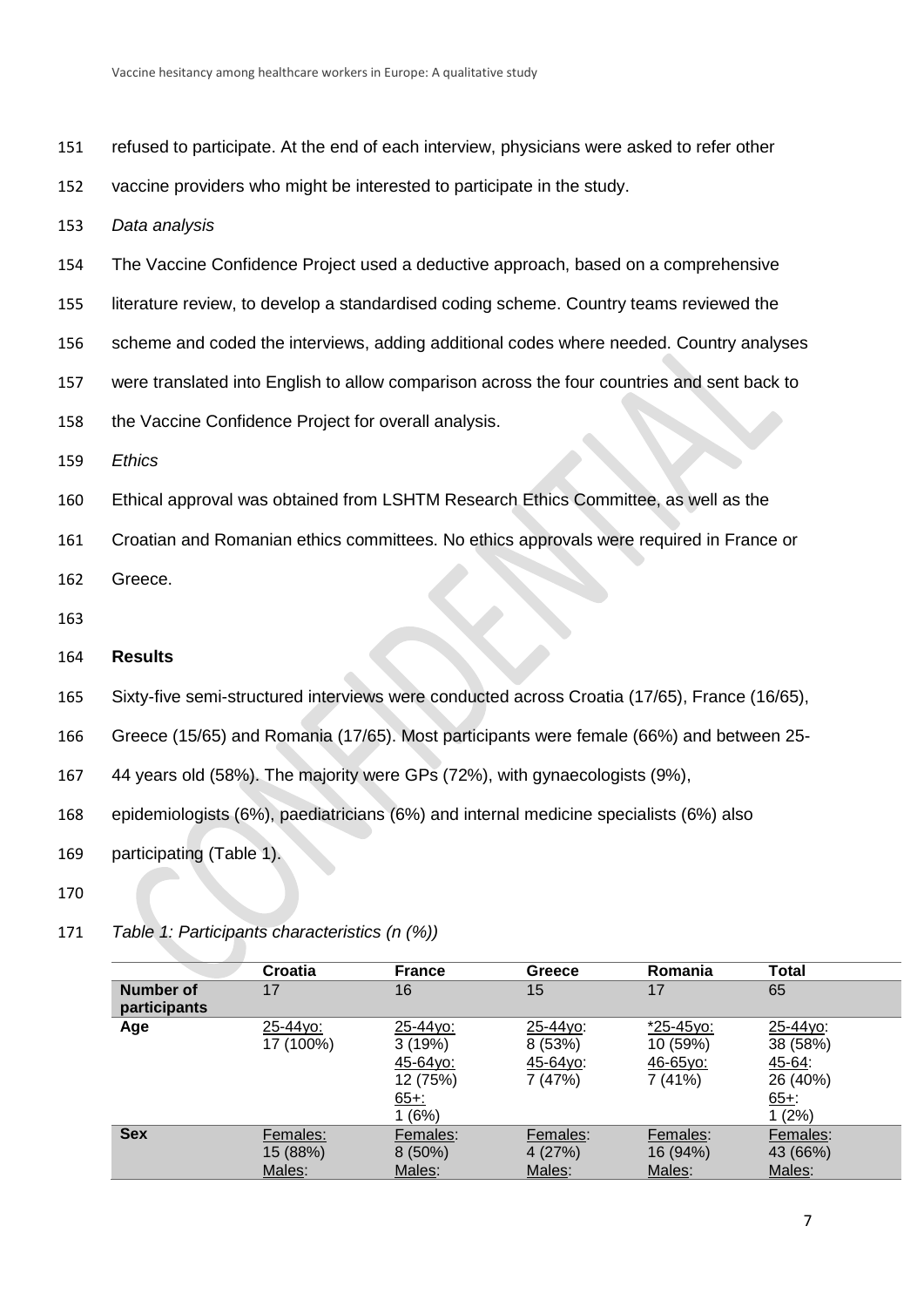| <b>Profession</b>                                                                                                                                                                                                                                                                     | GPs:                                 | GPs:                                      | 11 (73%)<br>GPs:                                                           | GPs:                                  | GPs:                                                                                                                                                                                 |
|---------------------------------------------------------------------------------------------------------------------------------------------------------------------------------------------------------------------------------------------------------------------------------------|--------------------------------------|-------------------------------------------|----------------------------------------------------------------------------|---------------------------------------|--------------------------------------------------------------------------------------------------------------------------------------------------------------------------------------|
|                                                                                                                                                                                                                                                                                       | Epidemiologists:<br>4 (24%)          | 10 (62.5%)<br>Gynaecologists:<br>6(37.5%) | $9(60\%)$<br>Internal<br>medicine:<br>4 (27%)<br>Paediatricians:<br>2(13%) | 15 (88%)<br>Paediatricians:<br>2(12%) | 47 (72%)<br>Gynaecologists:<br>6(9%)<br>Epidemiologists:<br>4(6%)<br>Paediatricians:<br>4 (6%)<br>Internal medicine:<br>4(6%)                                                        |
| Average years of                                                                                                                                                                                                                                                                      | $5(1-11)$                            | $21(4-39)$                                | $18(2-35)$                                                                 | $17(2-31)$                            | $16(1-39)$                                                                                                                                                                           |
|                                                                                                                                                                                                                                                                                       |                                      |                                           |                                                                            |                                       | Solo:                                                                                                                                                                                |
|                                                                                                                                                                                                                                                                                       | 13 (76%)<br>Group:<br>4 (24%)        | 9(56%)<br>Group:<br>7 (44%)               | 11 (73%)<br>Group:<br>2(13%)<br>Other:<br>2(13%)                           | 14 (82%)<br>Group:<br>3(18%)          | 47 (72%)<br>Group:<br>16 (25%)<br>Other:<br>2(3%)                                                                                                                                    |
| Number of<br><b>HCWs practicing</b><br>alternative<br>medicine**                                                                                                                                                                                                                      | $0(0\%)$                             | 1(6%)                                     | $0(0\%)$                                                                   | 3(18%)                                | 4(6%)                                                                                                                                                                                |
| * The age categories used in the baseline questionnaires in Romania were different from the ones used in other<br>countries<br>** Alternative medicine was defined as practicing one or more of these activities at work: acupuncture,<br>homeopathy, anthroposophy, natural medicine |                                      |                                           |                                                                            |                                       |                                                                                                                                                                                      |
| The coding themes identified across all countries included: perceived benefits of vaccination                                                                                                                                                                                         |                                      |                                           |                                                                            |                                       |                                                                                                                                                                                      |
|                                                                                                                                                                                                                                                                                       |                                      |                                           |                                                                            |                                       |                                                                                                                                                                                      |
| possible), issues with vaccination (201), role of HCWs in responding to patient hesitancy                                                                                                                                                                                             |                                      |                                           |                                                                            |                                       |                                                                                                                                                                                      |
| (197), trust issues (139), suggestions to improve vaccine confidence (127), quality of                                                                                                                                                                                                |                                      |                                           |                                                                            |                                       |                                                                                                                                                                                      |
| information and communication (120), and decision-making influences (115).                                                                                                                                                                                                            |                                      |                                           |                                                                            |                                       |                                                                                                                                                                                      |
| HCWs in all four countries identified the following benefits of vaccination: benefits outweigh<br>182                                                                                                                                                                                 |                                      |                                           |                                                                            |                                       |                                                                                                                                                                                      |
| risks of vaccination (Croatia(C)=17; France(F)=12; Greece(G)=8; Romania(R)=13), vaccines                                                                                                                                                                                              |                                      |                                           |                                                                            |                                       |                                                                                                                                                                                      |
| prevent dangerous diseases and current outbreaks constitute the best example of the                                                                                                                                                                                                   |                                      |                                           |                                                                            |                                       |                                                                                                                                                                                      |
|                                                                                                                                                                                                                                                                                       |                                      |                                           |                                                                            |                                       |                                                                                                                                                                                      |
| "Vaccines have been used for a long time now (). They have achieved their purpose: to                                                                                                                                                                                                 |                                      |                                           |                                                                            |                                       |                                                                                                                                                                                      |
| prevent disease, to maintain health status, and to stop recurrence of diseases that have life-                                                                                                                                                                                        |                                      |                                           |                                                                            |                                       |                                                                                                                                                                                      |
| long sequelae" (R6). Many HCWs, particularly in France, Romania and Croatia also                                                                                                                                                                                                      |                                      |                                           |                                                                            |                                       |                                                                                                                                                                                      |
| emphasised the benefit of herd immunity (C=15; F=11; G=2; R=10), and the responsibility                                                                                                                                                                                               |                                      |                                           |                                                                            |                                       |                                                                                                                                                                                      |
| people (including doctors) have to protect the entire society. As one French participant                                                                                                                                                                                              |                                      |                                           |                                                                            |                                       |                                                                                                                                                                                      |
|                                                                                                                                                                                                                                                                                       | practice (range)<br>Type of practice | 13 (76%)<br>Solo:                         | Solo:                                                                      | Solo:                                 | Solo:<br>(mentioned 227 times across all interviews – more than one mention per interview is<br>dangers of not vaccinating $(C=16; F=10; G=8; R=10)$ . One HCW in Romania explained: |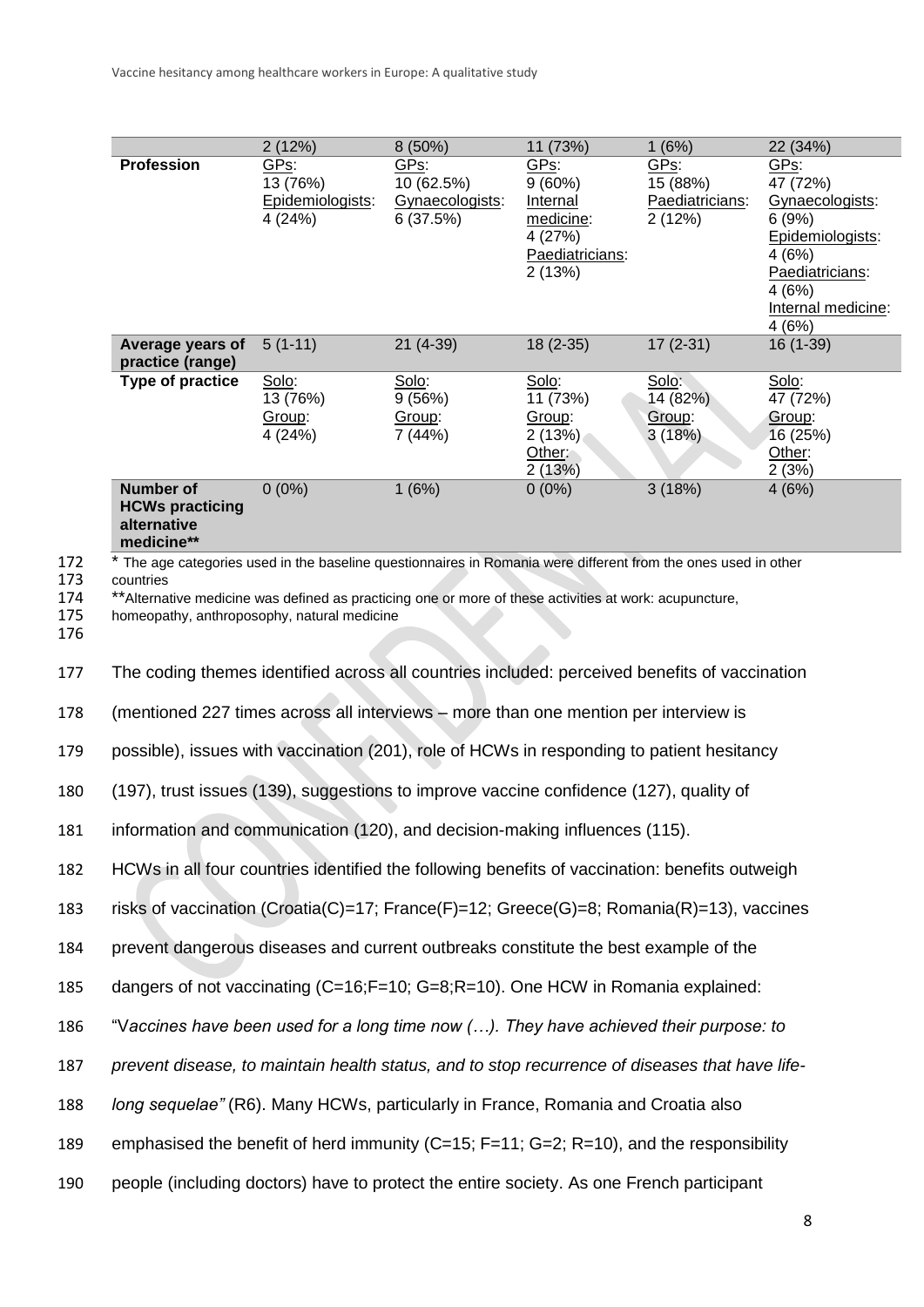noted, "*I consider that those people who refuse vaccination are selfish because they take advantage of the vaccination of other people*" (F1). A large number of HCWs in Romania and Croatia supported vaccination due to the existence of good scientific evidence (C=15; F=3; G=4; R=10).

 Concerns about the safety of vaccination was the most recurrent theme in Romania and in Greece, and was raised by a small number of HCWs in France and Croatia, with some reporting patients' perceptions of risks. The most common concern reported, particularly in Greece and Romania was about side effects (C=5; F=3; G=9; R=14), including feelings of guilt if patients were to suffer from vaccine adverse events. A few HCWs had severe worries, as one from Romania concluded, "*It's well known that there are vaccines that have been banned in other countries (e.g., anti-hepatitis), precisely because they were proven to cause multiple sclerosis. (…) HPV vaccines can lead to tumours and autism. It's outrageous that they are prescribed"* (R9). Concerns that new vaccines, such as HPV, might not have been tested long enough were also raised. Issues of low vaccine effectiveness, or beliefs that vaccines (i.e. influenza) do not always work were particularly common in Greece, which sometimes led HCWs to avoid recommending vaccines (C=2; F=4; G=10; R=4). One noted, "*I recommend some vaccines at a later stage than what is recommended to avoid over- stimulating their immune system*" (G11). Many HCWs in Romania and Greece also mentioned that there might be too many vaccines (C=1;F=2;G=11;R=5) given to children at 210 a very young age (C=1;F=3;G=6;R=2), which led some interviewed doctors to follow their own vaccination plans in Greece.

 Trust issues were raised in Greece, Romania, and Croatia and to a lesser extent in France. 213 In Croatia, France and Romania, the majority of these positively referred to trust in the government, health authorities, doctors or research (C=17;F=8;G=6;R=12), and in 215 vaccination (C=17;F=4;G=5;R=11). In Croatia and Greece, trust in information received by HCWs from various sources was also observed. Mistrust was extremely prevalent in Greece, especially towards pharmaceutical companies (C=2;F=4;G=11;R=7). Interviewed HCWs in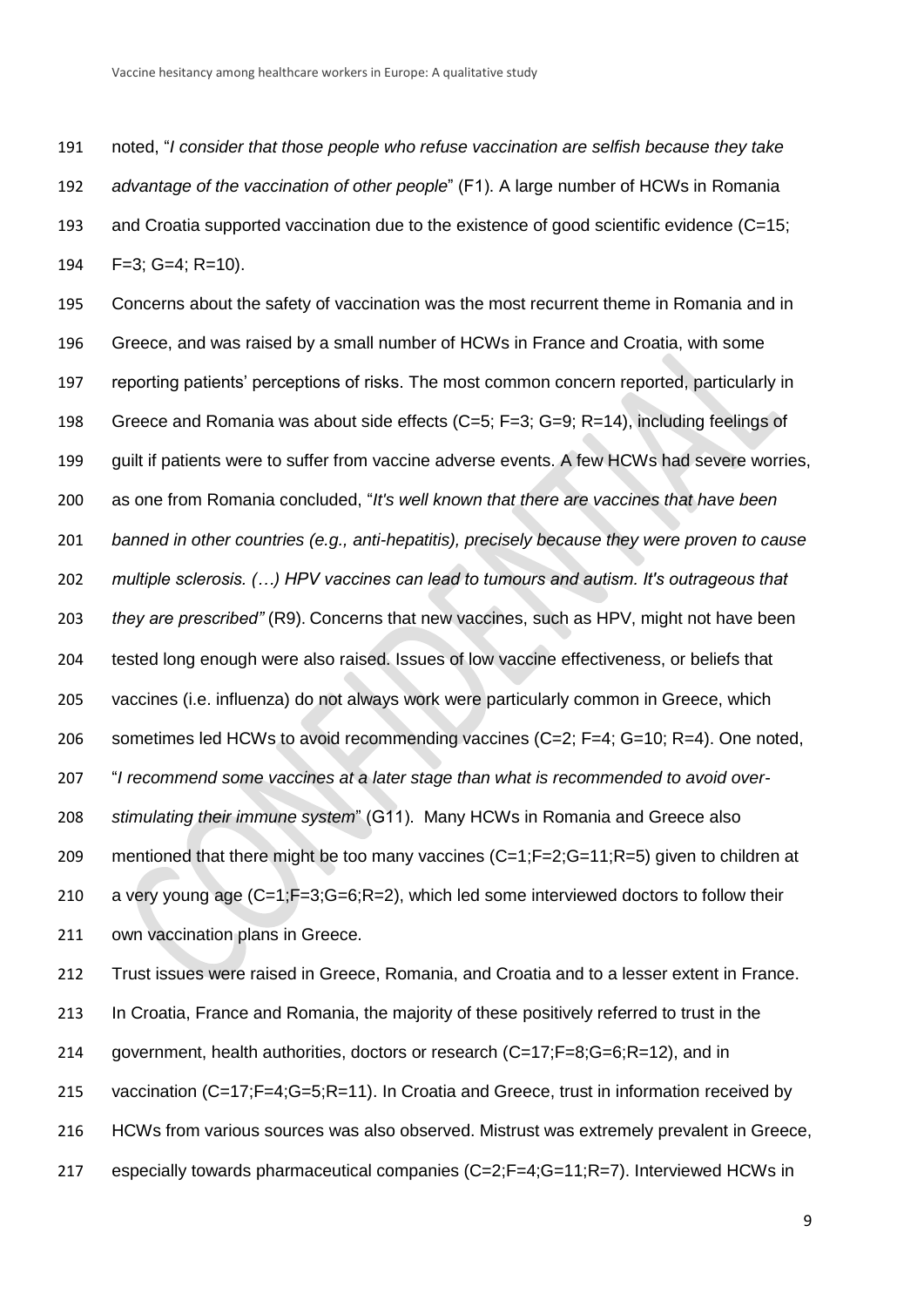all countries believed pharmaceutical companies have financial interests, put pressure on HCWs, and do not provide sufficient information about side effects. A mistrust of health authorities (C=0;F=3;G=9;R=4) and information about vaccination (C=0;F=3;G=7;R=6) was also observed among some of the interviewed French, Romanian and Greek HCWs. One Greek respondent commented, "*I do not trust the Greek Ministry of Health and rightly so. Many patients do not trust them either*." (G12).

 HCWs in Croatia and Romania were particularly pleased with the quantity and quality of 225 information they receive or give to patients through leaflets, posters, books or websites (C=13;F=1;G=3;R=11). However, other HCWs in Romania and in Greece also reported a lack of information about safety and the risks of receiving too many vaccines to allow patients to make an informed decision (C=4; F=2; G=8; R=7). A few doctors in Greece and Romania (C=0, F=0, G=4, R=3) were also entirely against vaccination, two of which also mentioned a preference for homeopathy or prescribing natural remedies. "I *do not like vaccines! I tell my patients that I've never vaccinated myself with any vaccine*."(R1). HCWs in Romania, Greece and France, and to a lesser extent in Croatia, discussed ways they and their patients are influenced when making decisions about vaccination. HCWs in all countries reported being influenced by their employers or health authorities in terms of vaccination schedules or reminders (C=11; F=9; G=4; R=10). Influences by pharmaceutical representatives who remind HCWs of vaccination schedules were mostly discussed in France (C=0; F=12; G=0; R=2), where mistrust in pharmaceutical companies was not reported as much as in other countries. One French HCW commented, "*Pharmaceutical drug representatives visit me; they explain to me how vaccines work, why a vaccine more than another…*" (F6), while another expressed some distrust. "*I listen to (pharmaceutical) companies but do not trust them*" (F5). This shows that HCWs in France receive visits by pharmaceutical representatives and use the information they provide, but do not necessarily 243 trust them. Influences from patient experiences (i.e. observing a lack of vaccine side effects or infections with vaccine-preventable diseases) were reported in Greece and Romania.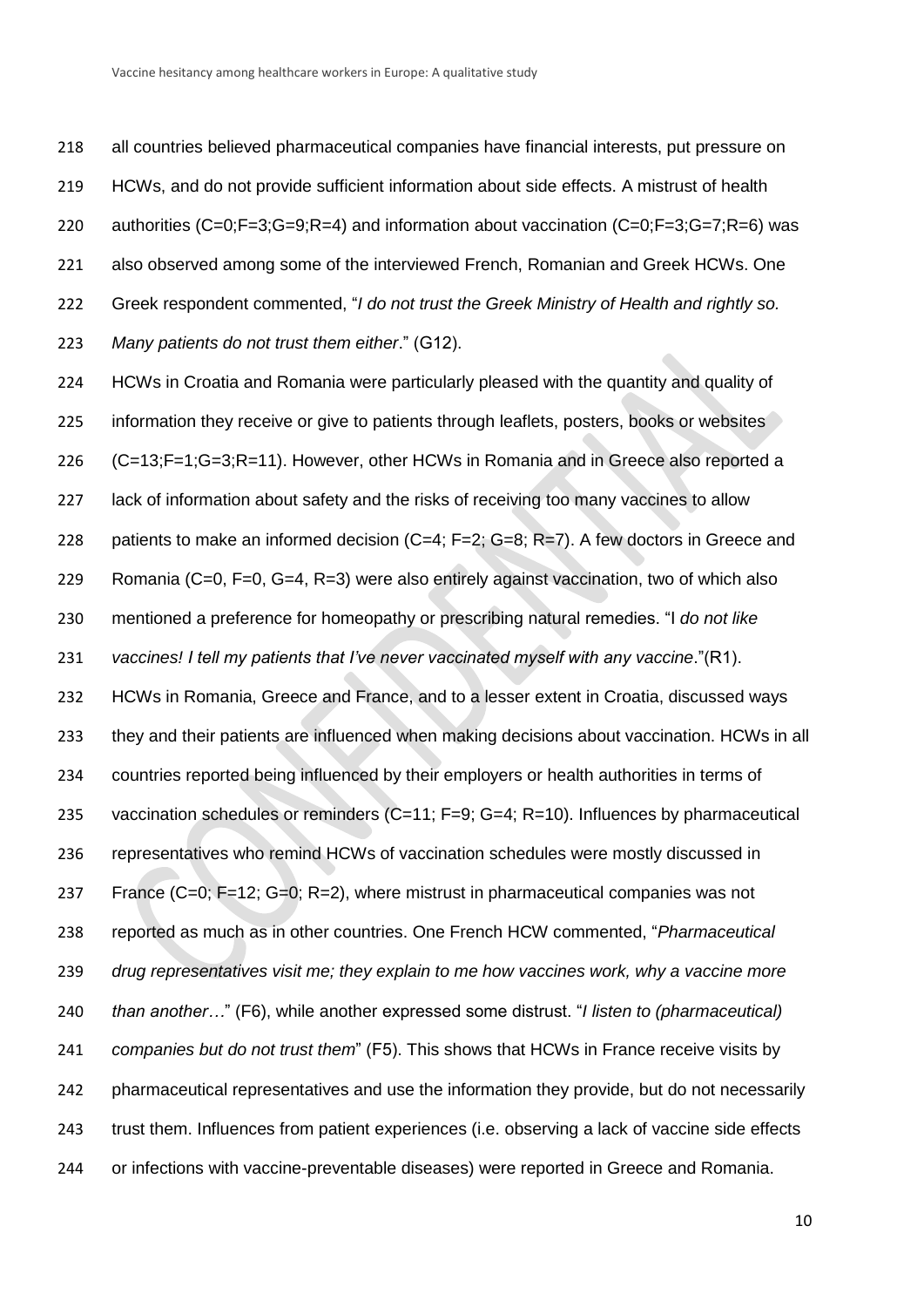Other influences mentioned were training courses, the media, online information, and medical experts and journals. Some HCWs in Greece and Romania believed that their 247 patients were influenced by the media (C=0;F=1;G=3;R=13), HCWs (C=0;F=0;G=14;R=0), and families, friends or partners (C=0;F=0;G=3;R=1). HCWs in Romania discussed the negative, unverified and sometimes contradictory information available online which is sometimes more persuasive than doctors: "*With the increasing popularity of the Internet, many parents are misinformed by charlatans and crooks that "seduce" them with false and absurd information. (…) If some doctors were fooled by such misinformation, then parents (…) are very vulnerable to such poisoning*."(R5) HCWs in all countries discussed their role in responding to patient hesitancy. In Croatia, Greece and Romania, HCWs mostly believed that it is their role to address and respond to patient hesitancy (C=17; F=4; G=13; R=11) by sharing "*accurate and reliable information in a way that they can understand*" (C3). Some HCWs in Croatia, France and Romania, went one step further and explained they have to try to influence patients' decision-making regarding vaccination by emotionally affecting them (i.e. showing them images of poliomyelitis cases), telling them they vaccinate their own children, or telling them vaccination is mandatory (C=10; F=6; G=3; R=10): "*I say it is mandatory even if it is not... (…) I don't want to follow a child, a family who do not vaccinate their children"* (F16). Some HCWs, mostly in France, believed they should only provide neutral facts and information 264 about vaccination, without trying to influence or force patients to vaccinate (C=1; F=10; G=3; R=4).

 Overall, across all countries, HCWs came up with four major suggestions to improve vaccination confidence: improve information, involve health authorities, ensure skilled communication between HCWs and patients, and improve HCW training.

**Discussion**

 The results from the qualitative interviews with HCWs from Croatia, France, Greece and Romania confirm the study's initial assumption of existence of vaccine hesitancy among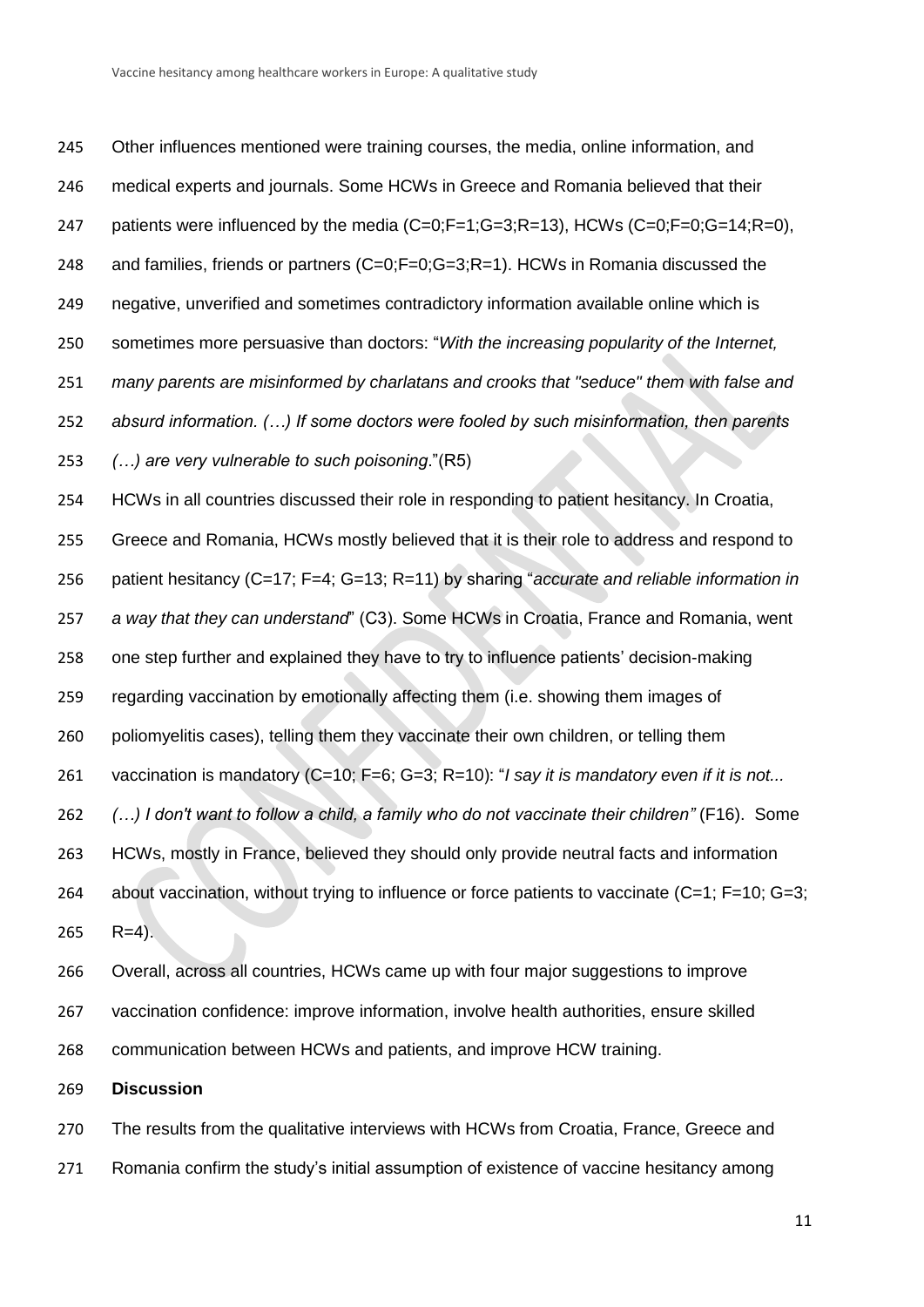HCWs and provide an insight into the reasons behind these doubts. Although the reports from the interviews were overall positive and showed generally high levels of trust and confidence in vaccination, there were also concerns about safety, questions about the need for vaccines, and/or mistrust of pharmaceutical companies and health authorities. A few doctors, some practicing homeopathy, were entirely against vaccination, and actively decided not to recommend it to their patients. This is of particular concern as many studies have shown that the attitude and knowledge HCWs have about vaccines can influence their intentions to vaccinate themselves and their children, and to recommend vaccination to their patients [\(12,](#page-17-11) [13\)](#page-17-12). It is therefore highly important for public health leaders to find ways to better understand HCW vaccine-related behaviours and attitudes and take steps to counter hesitancy.

 The most important concern across all countries was about vaccine safety. Most HCWs reported these as concerns their patients have, but some shared similar worries. Many studies have found that HCWs refuse vaccination because of the risk of side effects [\(11\)](#page-17-10), but also because they think they are at low risk of infection [\(15,](#page-17-13) [16\)](#page-17-14). The latter was also 287 observed in this study, with HCWs lacking confidence in the need for and the effectiveness of some vaccines, particularly the seasonal influenza one. HCWs have their patients' health at heart, and it important that they are reminded of the dangers of vaccine-preventable diseases and the low risks of vaccine side effects.

 New vaccines, such as the HPV vaccine, were singled out due to perceived lack of testing for vaccine safety and efficacy. This confirms previously conducted studies which also showed HCWs' concerns about new vaccines [\(17,](#page-17-15) [18\)](#page-17-16). The HPV vaccine is of particular concern, as it is delivered by different HCWs in different countries. Making sure all vaccine providers (nurses, gynaecologists, GPs, etc.) are included in the planning and deployment of new vaccination campaign will alleviate their doubts and concerns, improve their knowledge about the vaccine, and facilitate their recommendation to patients.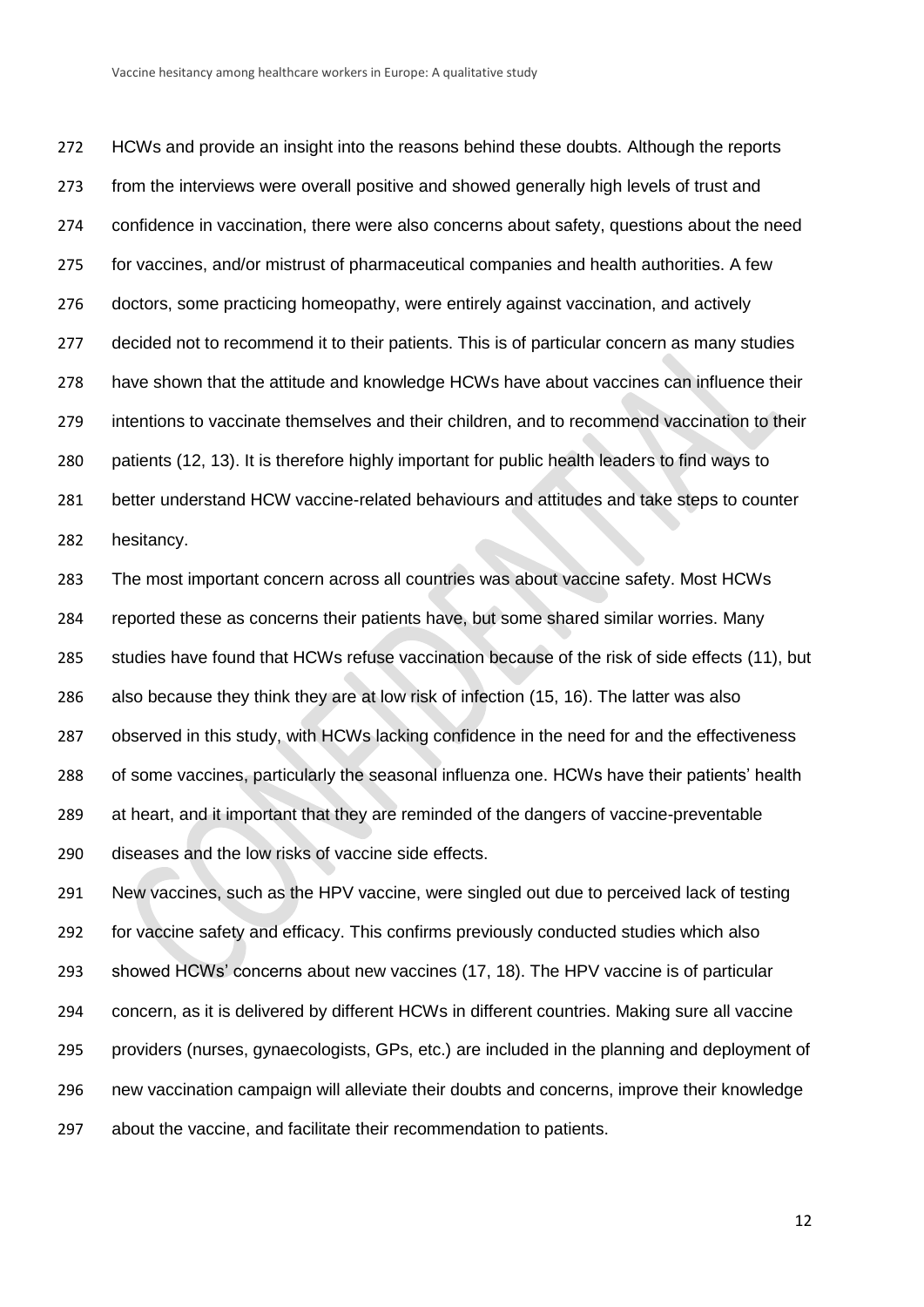Another important theme which came across the interviews was trust. A 2015 French study found that eight out of ten GPs trust the Ministry of Health but 50% of them also believe that the Ministry is influenced by pharmaceutical companies [\(19\)](#page-18-0). A similar scenario was found in this study, with high trust expressed in the health authorities but mistrust of pharmaceutical companies. Interviewed HCWs in Greece also showed high mistrust of the government and health system, which could have been influenced by the political and economic crisis situation in which the interviews were conducted and may require interventions to avoid negative impact on vaccination uptake. This result demonstrates the importance of context in vaccine hesitancy, and highlights the need for more cross-cutting research looking into the impact of political, socio-economic and cultural contexts on concerns about vaccination. Many institutions can be associated with vaccination and the public's credibility of vaccine information will be influenced by their trust in some or all of these organisations and how open and transparent these are. Trust can be built by expressing empathy and acknowledging people's concerns and feelings and depends on the specific social, cultural, political and economic context of the country or region affected. HCWs stressed the issue of anti-vaccination content in the media and its influence on patients. With continuous advancements in communication technologies such as social media, the public is increasingly using the internet to research and share information about vaccines. Some studies have analysed the content of vaccine information available on websites and social media and have shown not only that it is of variable quality, but also that there is a predominance of negative and sometimes incorrect content, which has the potential to influence vaccine decisions [\(21-24\)](#page-18-1). However, a study looking particularly at French websites found that while some websites criticise some aspects of vaccines, not all disseminate anti-vaccination opinions [\(25\)](#page-18-2). National authorities and governments should consider taking advantage of what online media, including social media, have to offer by promoting and sharing clear, concise and easy to understand information about vaccination. Increasing the presence of reliable sources of information online will allow countries to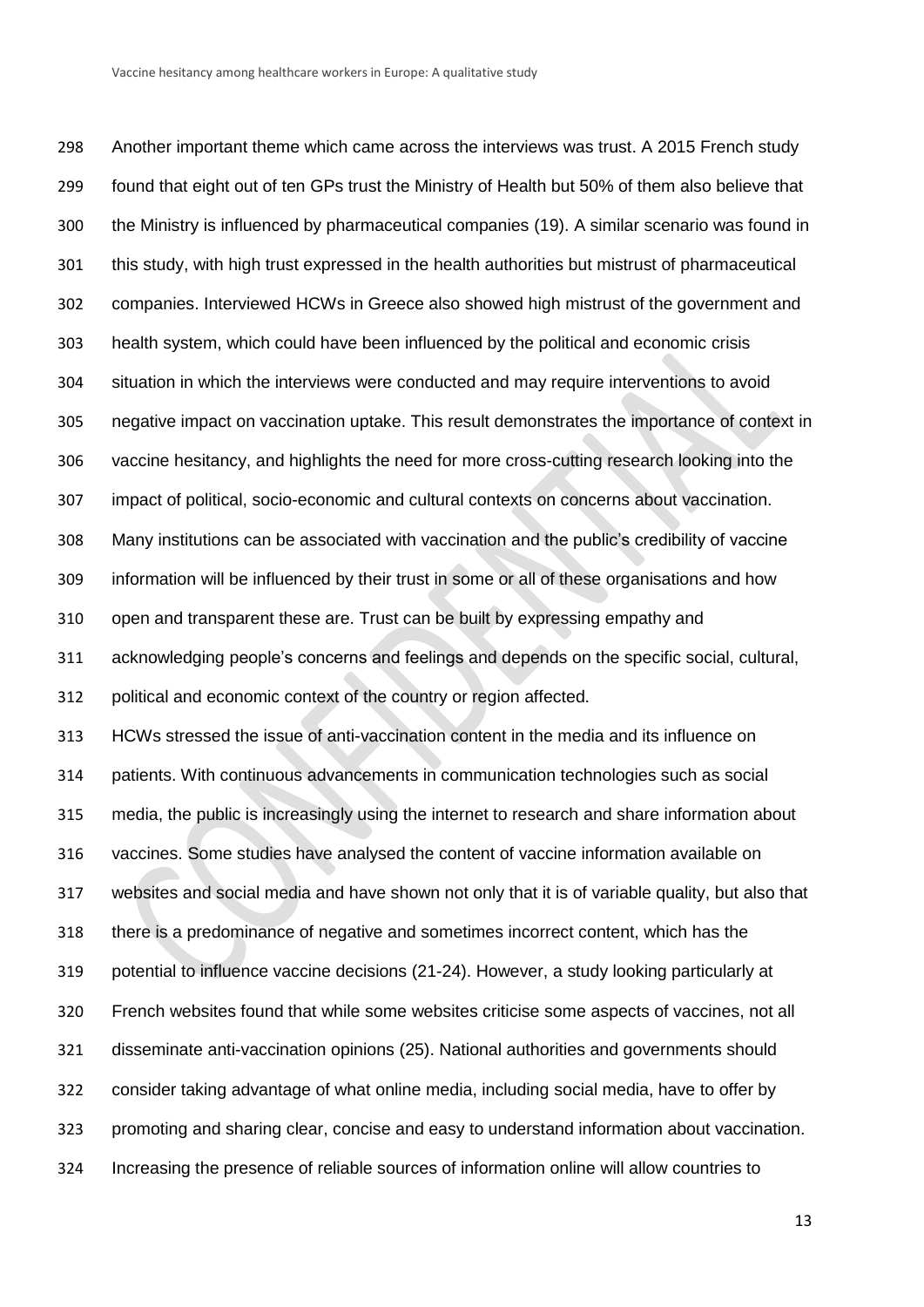counteract anti-vaccine groups and prevent them from reaching parents seeking more information about vaccines on the internet.

 Many interviewed vaccine providers felt it was their responsibility to respond to hesitant patients, with some believing they should do even more and try to actively influence patients to ensure they get vaccinated. However, in France, most study participants described their role as providers of neutral information, explaining patients should make that decision for themselves. HCWs are often seen as having the greatest influence on patients' decision to get vaccinated. It is therefore important they not only communicate with hesitant patients, but that they know how to respond to concerns or doubts. A study from 2011 concluded that HCWs should aim to have open, non-confrontational dialogues with patients as early as possible. It recommended using personal stories, reports of disease outbreaks and visual images of individuals suffering from vaccine-preventable diseases to remind patients of the need for high vaccination coverage [\(26\)](#page-18-3).

 This study sheds light on current knowledge gaps that future research could explore further such as varying opinions about vaccination among different types of vaccine providers, but also in relation to different vaccines. The wide range of concerns raised related to vaccine hesitancy points to the need for more comprehensive, context-specific interventions. While most current interventions focus on education and improving information about vaccine safety, effectiveness, or the need for vaccines, concerns raised in this study identify other determinants of hesitancy that need addressing, such as trust in health systems, or HCWs' perceived roles in responding to patient hesitancy and their levels of confidence in doing so. Although some commonalities between countries can be found, determinants of hesitancy have also been shown to be country- and context-specific and need to be addressed as such. National vaccination programmes should consider developing the capacity of identifying local determinants of vaccine hesitancy, whether in patients or in healthcare workers and then developing strategies adapted to address these determinants, in a social, cultural, political and economic context.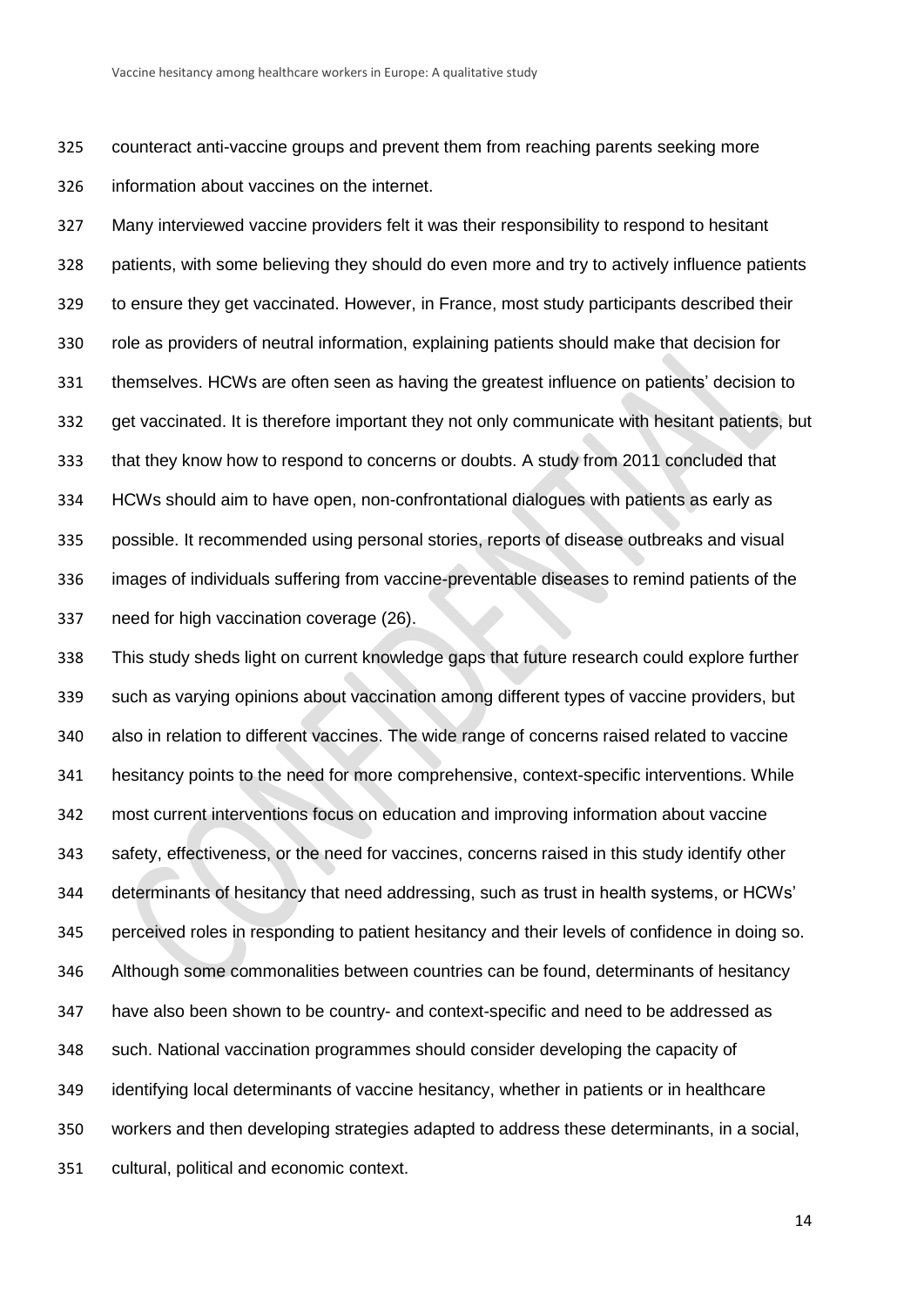### *Limitations*

 There were a few limitations in this research. The first is the limited sample size and differential sampling strategy in each country which may have affected the reliability of the study. Recruitment of HCWs was also intentionally biased as it was done in geographical areas where vaccination uptake was lower than average or where hesitancy was reported to be more prevalent. Results for Greece must also be interpreted with caution as it was the only country were vaccine hesitant providers were directly recruited through snowball sampling. The representativeness of the views of the HCWs interviewed in this study must be interpreted with caution, especially as they come from different healthcare systems, with different approaches to vaccine provision. That said, the study's intent was to start identifying the characteristics and experience of hesitancy among HCWs where vaccine hesitancy and low vaccine uptake was known rather than quantify vaccine hesitancy. HCWs from different countries might also have answered questions differently, due to the influence of vaccination legislation in their country, which might have led to underreporting of some perceived issues. Fear of reprisal might have also deterred some HCWs from sharing their concerns about vaccination. 

- **Appendix**
- **Topic guide for the semi-structured interviews**

#### **BASELINE INFORMATION**

- 
- **1. What is your gender?**
- 376 □ Male □ Female
- **2. What is your age?** 379 □ ≤24 □ 25-44 □ 45-64 □ 65+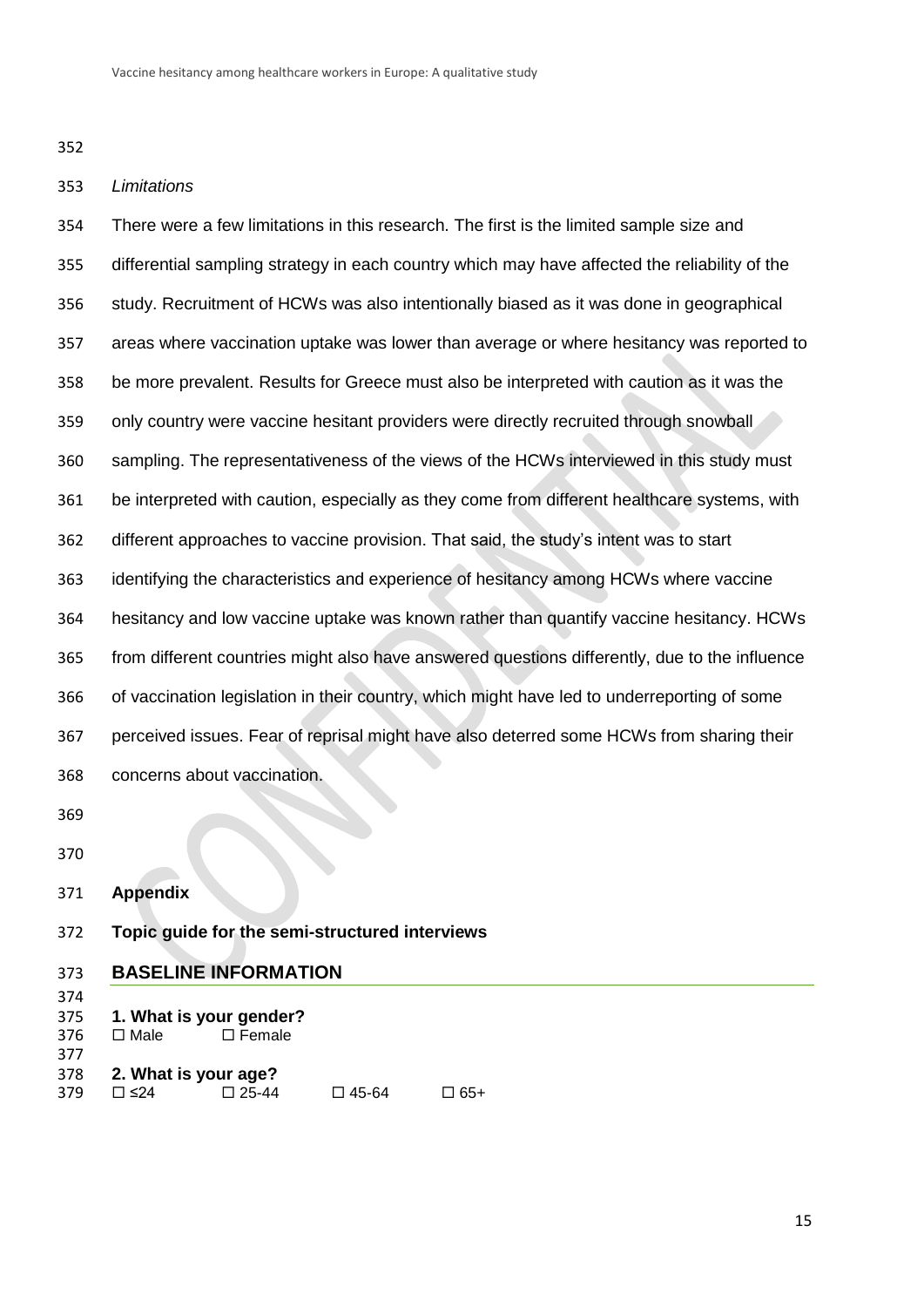| 380 |                                                                                        |  |  |
|-----|----------------------------------------------------------------------------------------|--|--|
| 381 | 3. What is your profession?                                                            |  |  |
| 382 | $\Box$ General practitioner (family doctor)<br>$\Box$ Nurse/midwife                    |  |  |
| 383 | $\Box$ Specialist, please specify $\Box$<br>$\Box$ Other, please specify $\Box$        |  |  |
| 384 |                                                                                        |  |  |
| 385 | 4. Where do you currently work (what type of health institution) and how long have     |  |  |
| 386 |                                                                                        |  |  |
|     | you been working there?                                                                |  |  |
| 387 |                                                                                        |  |  |
| 388 |                                                                                        |  |  |
| 389 | 5. Do you practice alternative medicine at work (acupuncture, homeopathy,              |  |  |
| 390 | anthroposophy)? If yes, could you shortly explain what it entails?                     |  |  |
| 391 | $\square$ No<br>$\Box$ Yes, $\_\_\_\_\_\_\_\_\_\_\_\_\_\_$                             |  |  |
| 392 |                                                                                        |  |  |
| 393 | <b>VACCINATION PERCEPTIONS AMONGST HEALTH CARE PROVIDERS</b>                           |  |  |
| 394 | For each question, sub questions are there to direct or redirect the                   |  |  |
|     |                                                                                        |  |  |
| 395 | conversation if necessary.                                                             |  |  |
| 396 |                                                                                        |  |  |
| 397 | 6. Do you ever explain to patients that getting vaccinated is not only important to    |  |  |
| 398 | protect themselves but also others? Why?                                               |  |  |
| 399 | How do patients usually respond?                                                       |  |  |
| 400 |                                                                                        |  |  |
| 401 |                                                                                        |  |  |
| 402 |                                                                                        |  |  |
|     | 7. Did you receive last season's influenza vaccine?                                    |  |  |
| 403 | What were your reasons for accepting/refusing?                                         |  |  |
| 404 | Did you experience any doubt or concern about the vaccine and if so what were          |  |  |
| 405 | they?                                                                                  |  |  |
|     | In your opinion, should healthcare workers get vaccinated against influenza every      |  |  |
|     | season?                                                                                |  |  |
|     |                                                                                        |  |  |
|     |                                                                                        |  |  |
|     | 8. Do you have children? If so, are your children/is your child vaccinated with the    |  |  |
|     |                                                                                        |  |  |
|     | national recommended vaccinations (according to the national immunisation              |  |  |
|     | schedule)?                                                                             |  |  |
|     | How difficult was it for you to make the decision to vaccinate your child/children     |  |  |
|     | compared to vaccinating yourself or patients?                                          |  |  |
|     | Did you experience any doubt or concern about a particular vaccine recommended to<br>٠ |  |  |
|     | your children and if so, what were they (for which vaccines)?                          |  |  |
|     | Are there some vaccines you offer to your patients but you would not vaccinate your    |  |  |
|     | children with?                                                                         |  |  |
|     |                                                                                        |  |  |
|     |                                                                                        |  |  |
|     |                                                                                        |  |  |
|     | 9. Do you personally give advice to patients on vaccination and if so, what influences |  |  |
|     | the content of your advice?                                                            |  |  |
|     |                                                                                        |  |  |
|     | Where do you seek information on vaccines and who do you trust the most? (Fellow<br>П  |  |  |
|     | doctors, health authorities, health agencies, medical press, internet, pharmaceutical  |  |  |
|     | companies, friends and family, others)(Please specify)?                                |  |  |
|     |                                                                                        |  |  |
|     |                                                                                        |  |  |
|     |                                                                                        |  |  |
|     |                                                                                        |  |  |
|     | 10. In your opinion, does your workplace offer patients enough advice and              |  |  |
|     | information about vaccination?                                                         |  |  |
|     | What material is available for patients, and what resources are they redirected to?    |  |  |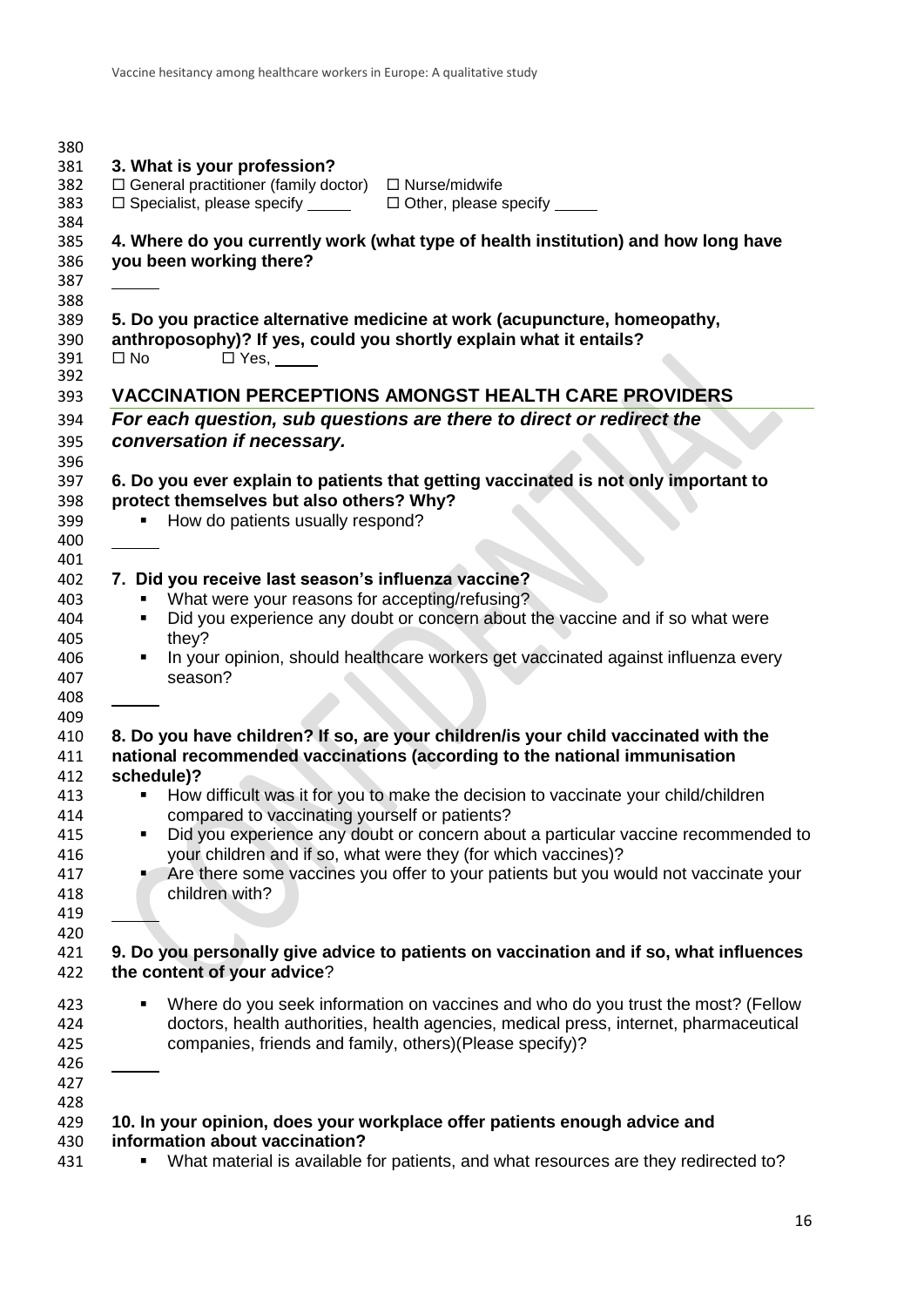| 432        | Do you think colleagues take or have enough time to dedicate to discuss patients'                     |
|------------|-------------------------------------------------------------------------------------------------------|
| 433        | concerns?                                                                                             |
| 434        | Have you ever disagreed/provided conflicting advice with a colleague?<br>٠                            |
| 435        | Are any of your colleagues against vaccination? If so, why and how did you respond                    |
| 436        | to their claims?                                                                                      |
| 437        |                                                                                                       |
| 438        |                                                                                                       |
| 439        | 11. Have you ever had a patient who was hesitant or opposed to get himself/herself or                 |
| 440        | his/her children vaccinated?                                                                          |
| 441<br>442 | Could you describe what happened, why was the patient hesitant or opposed and<br>how did you respond? |
| 443        | Did you feel comfortable to answer his/her questions/concerns? And why?<br>٠                          |
| 444        | Did you have access to information/resources that helped you to address these<br>٠                    |
| 445        | concerns? Which ones?                                                                                 |
| 446        | Did you feel like you agreed or shared some of their doubts and concerns?<br>٠                        |
| 447        | After speaking with this patient, did you re-consider your views on vaccines and                      |
| 448        | vaccine safety?                                                                                       |
| 449        |                                                                                                       |
| 450        |                                                                                                       |
| 451        | 12. How confident are you that vaccinated individuals have more benefits from                         |
| 452        | vaccinations than rare severe adverse events?                                                         |
| 453        | What are your concerns or worries about vaccine safety?<br>٠                                          |
| 454        | What about new vaccines or vaccines for pregnant women?<br>٠                                          |
| 455        | Could you rank your biggest concerns in order of importance?<br>٠                                     |
| 456        | Would you feel responsible if something were to happen to your patient after<br>٠                     |
|            | immunisation?                                                                                         |
| 457        |                                                                                                       |
| 458        |                                                                                                       |
| 459<br>460 | 13. Are there any particular vaccines about which you have safety concerns?                           |
| 461        | Which vaccines and which concerns?                                                                    |
| 462        | Do you recommend them to patients? Why/why not?<br>٠                                                  |
|            |                                                                                                       |
| 463        | Have you ever recommended to a patient that he/she should not get vaccinated<br>٠                     |
| 464        | (please give examples and reasons explaining the advice you gave patients)?                           |
| 465        |                                                                                                       |
| 466        |                                                                                                       |
| 467        | 14. Do you think that some vaccines which are officially recommended are not                          |
| 468        | necessary? If yes, which vaccines?                                                                    |
| 469        | How concerned are you that some vaccines might not prevent the disease?                               |
| 470        | How effective/necessary do you think vaccines are?                                                    |
| 471        | Do you think children receive too many vaccines?                                                      |
| 472        |                                                                                                       |
| 473        |                                                                                                       |
| 474        | 15. Do you think there is a need to improve vaccination confidence and uptake                         |
| 475        | amongst health care professionals and patients, and if so, how do you think it could                  |
| 476        | be improved?                                                                                          |
| 477        | Which tools, training, information, or communication skills do you think you would                    |
| 478        | need to improve vaccination uptake?                                                                   |
| 479        | Where, from which organisations do you think you could find support to do this?<br>п                  |
| 480        |                                                                                                       |
|            |                                                                                                       |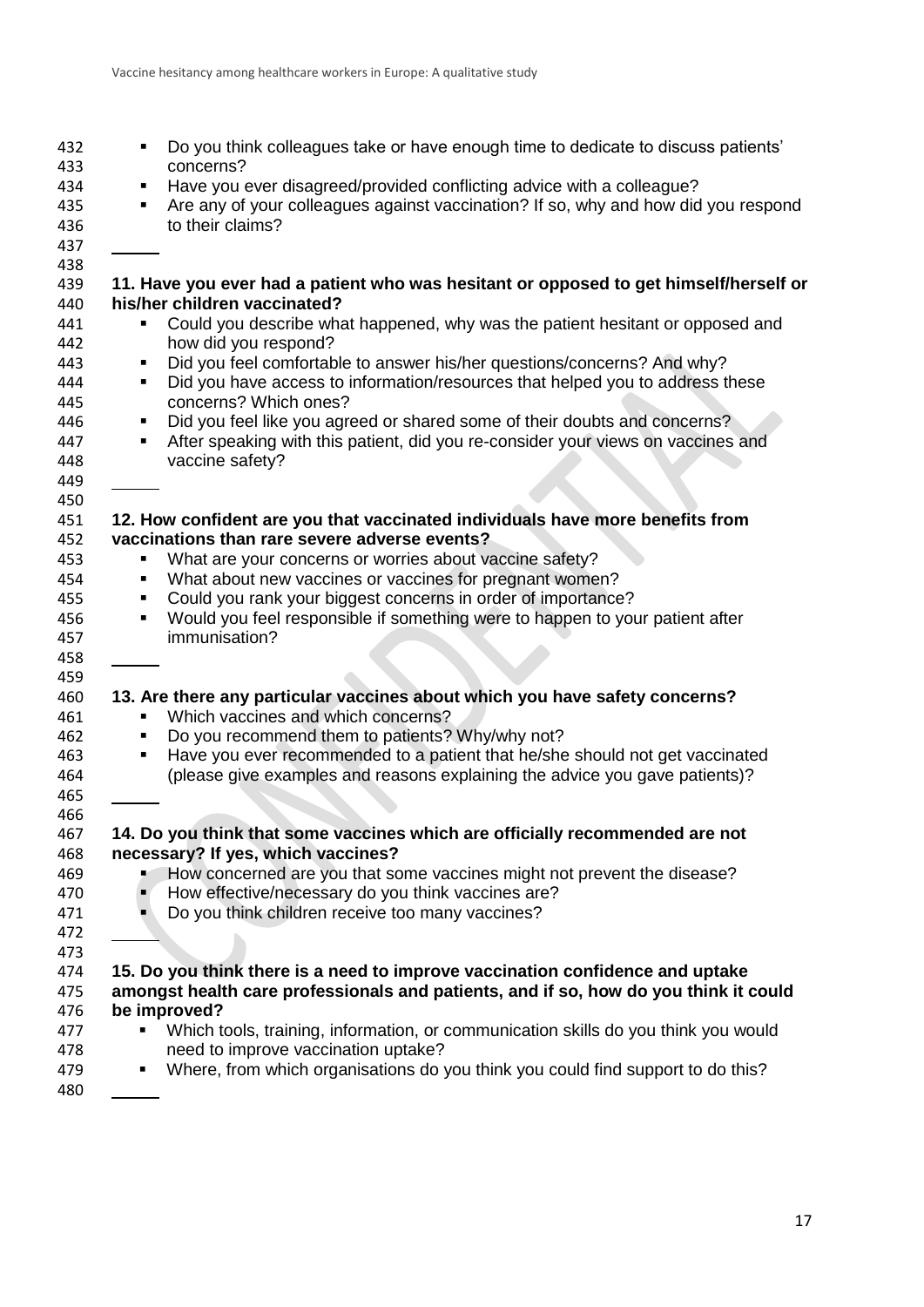# **References**

<span id="page-17-0"></span>1. ECDC. Communication on immunisation - Building trust. Stockholm: ECDC, 2012.

<span id="page-17-1"></span> 2. Verger P, Fressard L, Collange F, Gautier A, Jestin C, Launay O, et al. Vaccine Hesitancy Among General Practitioners and Its Determinants During Controversies: A National Cross-sectional Survey in France. EBioMedicine. 2015;2(8):889-95.

<span id="page-17-9"></span> 3. Maconachie M, Lewendon G. Immunising children in primary care in the UK - what are the concerns of principal immunisers? (Special issue: Health promotion and public health across the UK). Health Education Journal. 2004;63(1):40-9.

<span id="page-17-7"></span> 4. Rubin GJ, Potts HW, Michie S. Likely uptake of swine and seasonal flu vaccines among healthcare workers. A cross-sectional analysis of UK telephone survey data. Vaccine. 2011;29(13):2421-8.

<span id="page-17-8"></span> 5. Raftopoulos V. Attitudes of nurses in Greece towards influenza vaccination. Nursing standard (Royal College of Nursing (Great Britain) : 1987). 2008;23(4):35-42.

<span id="page-17-2"></span> 6. Larson HJ, Jarrett C, Eckersberger E, Smith DMD, Paterson P. Understanding vaccine hesitancy around vaccines and vaccination from a global perspective: A systematic review of published literature, 2007–2012. Vaccine. 2014;32(19):2150-9.

<span id="page-17-3"></span> 7. Kelly C, Dutheil F, Haniez P, Boudet G, Rouffiac K, Traore O, et al. [Analysis of motivations for antiflu vaccination of the Clermont-Ferrand University Hospital staff]. Medecine et Maladies Infectieuses. 2008;38(11):574-85.

<span id="page-17-4"></span> 8. Qureshi AM, Hughes NJM, Murphy E, Primrose WR. Factors influencing uptake of influenza vaccination among hospital-based health care workers. Occupational Medicine. 2004;54(3):197-201.

<span id="page-17-5"></span> 9. Bonaccorsi G, Lorini C, Santomauro F, Guarducci S, Pellegrino E, Puggelli F, et al. Predictive factors associated with the acceptance of pandemic and seasonal influenza vaccination in health care workers and students in Tuscany, Central Italy. Human vaccines & Immunotherapeutics. 2013;9(12):2603-12.

<span id="page-17-10"></span><span id="page-17-6"></span> 10. Wicker S, Rabenau HF, Doerr HW, Allwinn R. Influenza vaccination compliance among health care workers in a german university hospital. Infection. 2009;37(3):197-202. 11. Barriere J, Vanjak D, Kriegel I, Otto J, Peyrade F, Esteve M, et al. Acceptance of the 2009 A(H1N1) influenza vaccine among hospital workers in two French cancer centers. Vaccine. 2010;28(43):7030-4.

<span id="page-17-11"></span> 12. Posfay-Barbe KM, Heininger U, Aebi C, Desgrandchamps D, Vaudaux B, Siegrist CA. How do physicians immunize their own children? Differences among pediatricians and nonpediatricians. Pediatrics. 2005;116(5):e623-33.

<span id="page-17-12"></span> 13. Hollmeyer HG, Hayden F, Poland G, Buchholz U. Influenza vaccination of health care workers in hospitals--a review of studies on attitudes and predictors. Vaccine. 2009;27(30):3935-44.

 14. Smedley J, Poole J, Waclawski E, Stevens A, Harrison J, Watson J, et al. Influenza immunisation: Attitudes and beliefs of UK healthcare workers. Occupational and Environmental Medicine. 2007;64(4):223-7.

<span id="page-17-13"></span> 15. Boyeau C, Tanguy M, Pean S, Delhumeau A, Fanello S. [Seasonal and pandemic A (H1N1) 2009 influenza vaccination coverage among health-care workers in a French university hospital]. Sante Publique (Vandoeuvre-Les-Nancey). 2011;23(1):19-29.

<span id="page-17-14"></span> 16. Tanguy M, Boyeau C, Pean S, Marijon E, Delhumeau A, Fanello S. Acceptance of seasonal and pandemic a (H1N1) 2009 influenza vaccination by healthcare workers in a French Teaching Hospital. Vaccine. 2011;29(25):4190-4.

<span id="page-17-15"></span> 17. Lutringer-Magnin D, Kalecinski J, Barone G, Leocmach Y, Regnier V, Jacquard AC, et al. Human papillomavirus (HPV) vaccination: Perception and practice among French general practitioners in the year since licensing. Vaccine. 2011;29(32):5322-8.

<span id="page-17-16"></span>18. Valour F, Benet T, Chidiac C, Study g. Pandemic A(H1N1)2009 influenza vaccination

 in Lyon University Hospitals, France: perception and attitudes of hospital workers. Vaccine. 2013;31(4):592-5.